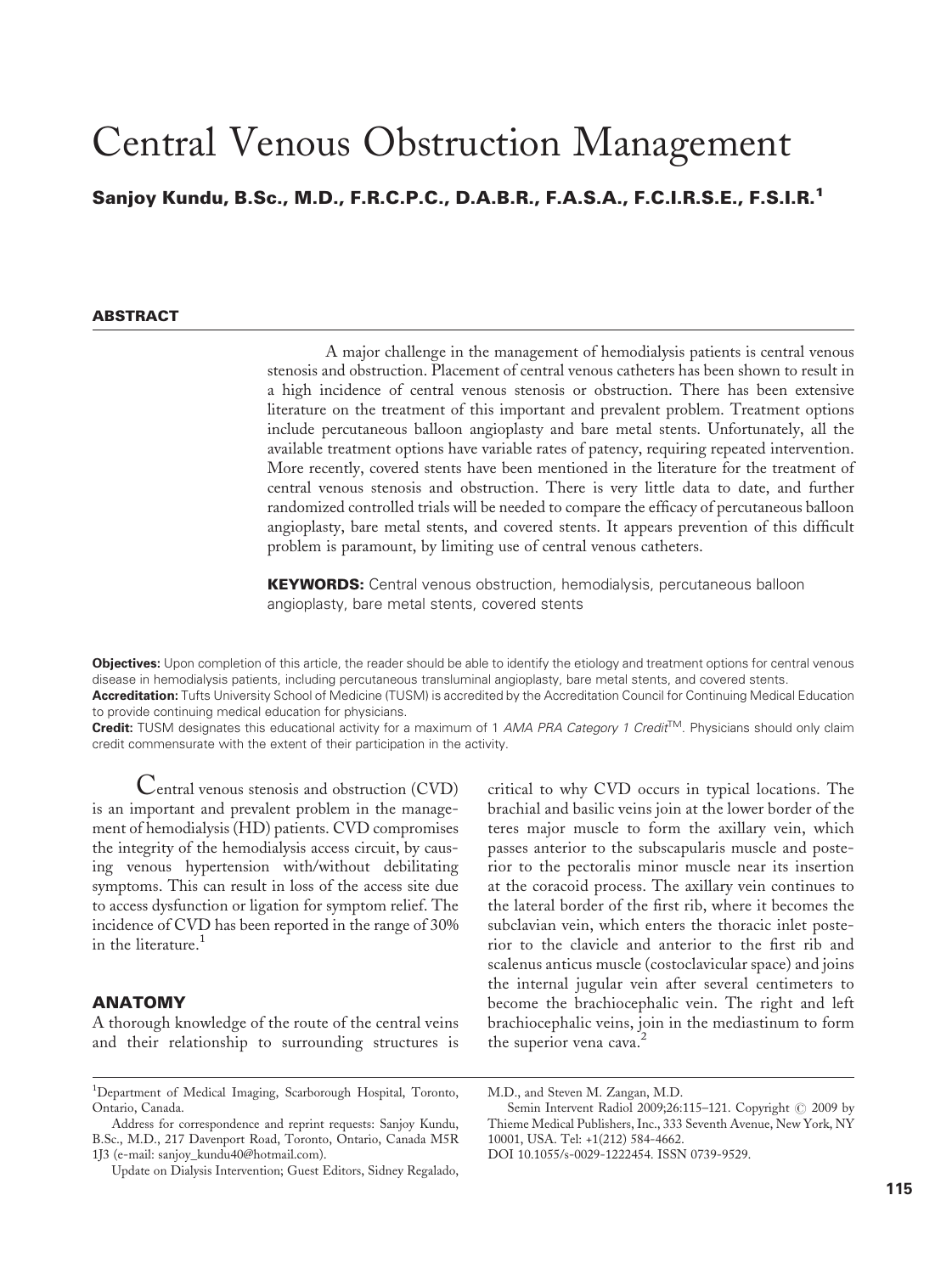## PATHOGENESIS

There has been a strong association of CVD, with previous placement of central venous catheters and pacemaker wires. In one study, 27% of patients with CVD had a history of previous central venous catheter placement.<sup>3</sup> Furthermore, there is a very high incidence of CVD in patients with a history of subclavian catheters of 42 to 50% compared with internal jugular vein catheters.<sup>4–7</sup> A suggested mechanism for the development of CVD includes central venous catheter-induced trauma to the venous endothelium and secondary inflammatory damage within the vessel wall at the time of insertion. Other proposed mechanisms include the presence of a foreign body in the vein, along with increased flow and turbulence from the creation of an AV access. Turbulent blood flow has been shown to incite an inflammatory response and stimulate intimal hyperplasia.<sup>7-11</sup>

# RISK FACTORS FOR CVD

It is rare for CVD to occur in HD patients, without a history of previous central venous catheterization. Multiple central venous catheter placements, with longer catheter dwell times, have been associated with a greater risk of  $CVD$ .<sup>3,7,12</sup> The location of the central venous catheter is also an important causative factor for CVD. Central venous catheters placed by a subclavian access, have a particularly high risk, with a 42% incidence of CVD compared with a 10% rate with catheters placed via an internal jugular vein access.4–7 There is also an increased predilection for CVD to occur with left-sided access for catheter placement. This may be related to the more tortuous course catheters have to traverse from a left-sided access.<sup>6,13–15</sup> Given the high incidence of CVD with hemodialysis catheters, the large caliber of these catheters may be a causative factor in CVD. There is no literature available to assess the impact of catheter caliber on CVD to date.

Peripherally inserted central catheters (PICC) and central venous port catheters are also becoming an increasingly important risk factor for CVD. Most patients with CVD secondary to peripherally inserted catheters and central venous port catheters, are usually asymptomatic, and present clinically after a hemodynamic challenge, such as placement of a ipsilateral AV access.16,17 Pacemaker and defibrillator wires can also lead to CVD, with development of clinical symptoms after the placement of an AV access in the ipsilateral extremity.18–21

#### CLINICAL PRESENTATION

CVD can be asymptomatic, detected on a pre-access placement venogram or diagnostic fistulogram.<sup>22,23</sup> Most occult CVD become clinically apparent after development of a functioning AV access in the ipsilateral

extremity. The symptoms of CVD depend on the site of stenosis or obstruction. Narrowing or occlusion of the subclavian vein most commonly presents with edema and/or venous hypertension of the corresponding extremity and breast. Innominate vein stenosis or occlusion affects blood flow from the same side of the face as well as the upper extremity and breast.

Approximately, only 50% of patients with significant CVD will develop ipsilateral upper extremity edema.<sup>22</sup> Edema is much more common once a functional ipsilateral upper extremity AV access is created.<sup>24</sup> Use of this access for HD, can lead to further exacerbation of the edema, with swelling, tenderness, pain and associated erythema, which can mimic cellulitis. Associated edema of the breast on the ipsilateral side along with pleural effusions may develop.<sup>25,26</sup>

CVD may lead to aneurysmal dilation and tortuosity of an arteriovenous (AV) access. Progression may be prevented with prompt treatment of the inciting central lesion. Marked aneurysmal dilation may have to be treated with surgical revision of the AV access. CVD leads to the development of collaterals, which divert blood centrally via enlarged collateral veins. The collateral veins are often evident on physical examination on the neck, chest, and ipsilateral extremity. Rarely, the collaterals can bypass sufficient blood flow centrally, leading to improvement or stabilization of the symptoms of CVD.

Superior vena cava syndrome is the most feared complication of superior vena cava stenosis or obstruction or bilateral innominate vein narrowing or occlusion.27,28 This clinical syndrome is comprised of edema of both upper extremities, face and neck, along with multiple dilated collateral veins over the chest and neck. Acute emergent treatment of superior vena cava syndrome is required.

CVD may also decrease access blood flow, leading to access recirculation and inadequate dialysis. This may also present as elevated venous pressure during HD, and prolonged bleeding from needle sites after dialysis. If there is a significant decline in access blood flow, the AV access may become occluded secondary to thrombosis. Thrombolysis techniques will be ineffective, or lead to recurrent thrombosis, unless the CVD is also treated.

## **DIAGNOSIS**

The diagnosis of CVD is made based on a constellation of clinical and imaging findings. Most patients will have a history of previous central venous catheter placement, and will present with ipsilateral arm, breast, face, or neck swelling. Many patients will have evidence of AV access dysfunction, with decreased access flows. On physical examination, there may be numerous dilated collaterals in the neck or chest and arm edema, on the side of the CVD. In the cases of bilateral innominate vein or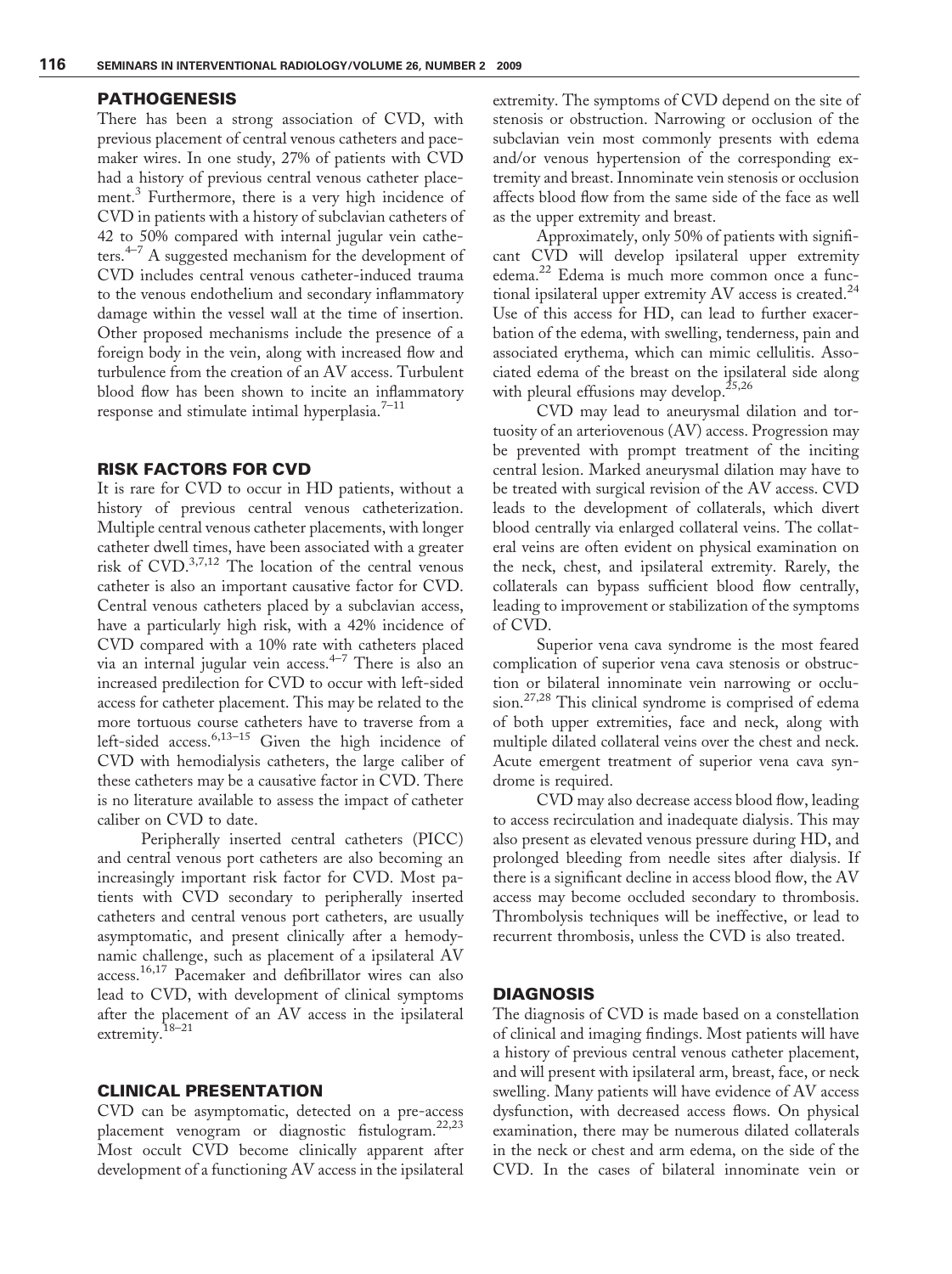superior vena cava stenosis or occlusion, patients may present with superior vena cava syndrome. CVD can often be diagnosed by duplex ultrasound, with an absence of normal respiratory variation in the diameter of central veins and polyphasic atrial waves.<sup>29</sup> It is difficult to visualize the central veins with duplex ultrasound in patients with an elevated body mass index, or significant chest musculature.

Digital subtraction central venography is the gold standard for the diagnosis of CVD, and is more sensitive than duplex ultrasound.<sup>1</sup> All patients undergoing diagnostic fistulography for AV access dysfunction, should undergo complete access circuit venography, to rule out CVD. Magnetic resonance venography is an alternative to conventional venography, with no significant literature to date on the assessment of CVD. However, it should be noted that patients with decreased glomerular filtration rate (GFR), are at risk of developing nephrogenic systemic fibrosis.<sup>30</sup>

#### TREATMENT OPTIONS

Endovascular intervention is the mainstay of treatment in HD patients with CVD. The treatment options include percutaneous transluminal angioplasty (PTA), placement of bare metal stents (BMSs), and more recently placement of covered stents (CSs). The K/DOQI guidelines recommend PTA, with or without stent placement as the preferred treatment approach to CVD.<sup>31</sup>

# PERCUTANEOUS TRANSLUMINAL ANGIOPLASTY

Percutaneous transluminal angioplasty (PTA) for CVD was first reported by Glanz et al in 1984, with 100% technical success rate.<sup>32</sup> A subsequent study by Trerotola et al in 1986 demonstrated similar technical and clinical success rates.<sup>33</sup> PTA is the first-generation technology for the treatment of CVD. Unfortunately, at the time of the initial PTA studies, there were no clear defined reporting standards in place, leading to variable study methodology and endpoints. There are no large randomized control level one studies to assess PTA for CVD, making it difficult to draw conclusions on the outcomes of PTA, and make comparisons to alternative technologies.

PTA has demonstrated a variable technical success rate ranging from 70 to 90%.2,18,34–38 A PTA study by Kovalik et al in 1994 made some interesting observations, including a technical failure rate of 7%, with greater than 50% improvement (nonelastic lesions) in 70% of patients with CVD, and less than 50% improvement (elastic lesions) in 23% of patients with CVD. The study concluded that there were two types of central venous lesion: nonelastic lesions that responded well to PTA, and elastic lesions that were unresponsive or

poorly responsive to PTA. It was felt the histology of the two types of lesions was different based on observations on intravascular ultrasound.<sup>34</sup>

Examining the PTA patency results for CVD demonstrates a wide range of variability. There is a 6-month primary patency range of 23 to 63% and a cumulative patency range of 29 to 100%. There is a 12-month primary patency range of 12 to 50% and a cumulative patency range of 13 to 100%.<sup>2,18,34–38</sup> One of the largest studies to date on PTA for CVD by Bakken et al in 2007 comprised of 47 patients, demonstrated a technical success rate of 77%. There was a primary patency rate at 3 months of 58%, 6 months of 45%, and 12 months of 29%. There was a cumulative patency rate at 3 months of 76%, 6 months of 62%, and 12 months of 53%.<sup>38</sup> In summary, technical failures are to be expected when treating CVD with PTA in the range of 10 to 30%. There is clearly a subgroup of CVD patients with elastic lesions, unresponsive to PTA. It is also apparent repeated interventions are required with PTA for CVD, to maintain patency over the long term.

#### BARE METAL STENTS

Bare metal stents (BMSs) were first placed in the dialysis access circuit, for refractory stenoses by Gunther et al in 1989.<sup>39</sup> BMSs are the second-generation technology for the treatment of CVD. BMSs provide mechanical support to a site of stenosis that is resistant or unresponsive to PTA. BMSs are potentially useful in CVD in the setting of kinked stenoses, collapsing or elastic stenoses post PTA, sealing dissections or circumscribed perforations post PTA, establishing and maintaining patency of chronic central vein occlusions, and after PTA of highly resistant stenoses.

However, there are significant limitations to BMSs. Postdeployment, BMSs may migrate, shorten, or fracture on a subacute or delayed basis. BMS placement may preclude future endovascular procedures or surgical revision. It is also clearly evident that all BMSs incite intimal hyperplasia, leading to recurrent stenoses and multiple repeat interventions to maintain patency. The use of a BMS in HD access PTA interventions has significantly increased from 0% in 1991 to over 9% in 2001 according to the United States Renal Data System.<sup>40</sup> The exponential increase in BMS usage in HD access procedures has led to the development of guidelines for its applications. The Society of Interventional Radiology Quality Improvement Guidelines, recommend BMS be reserved for central vein lesions in which PTA has failed or that recur within 3 months after initially successful PTA; or rupture after PTA.<sup>41</sup> Similarly, the consensus guidelines of the National Kidney Foundation Dialysis Outcomes Quality Initiative recommend that the use of stents be reserved for surgically inaccessible stenoses in which PTA fails.<sup>31,42,43</sup>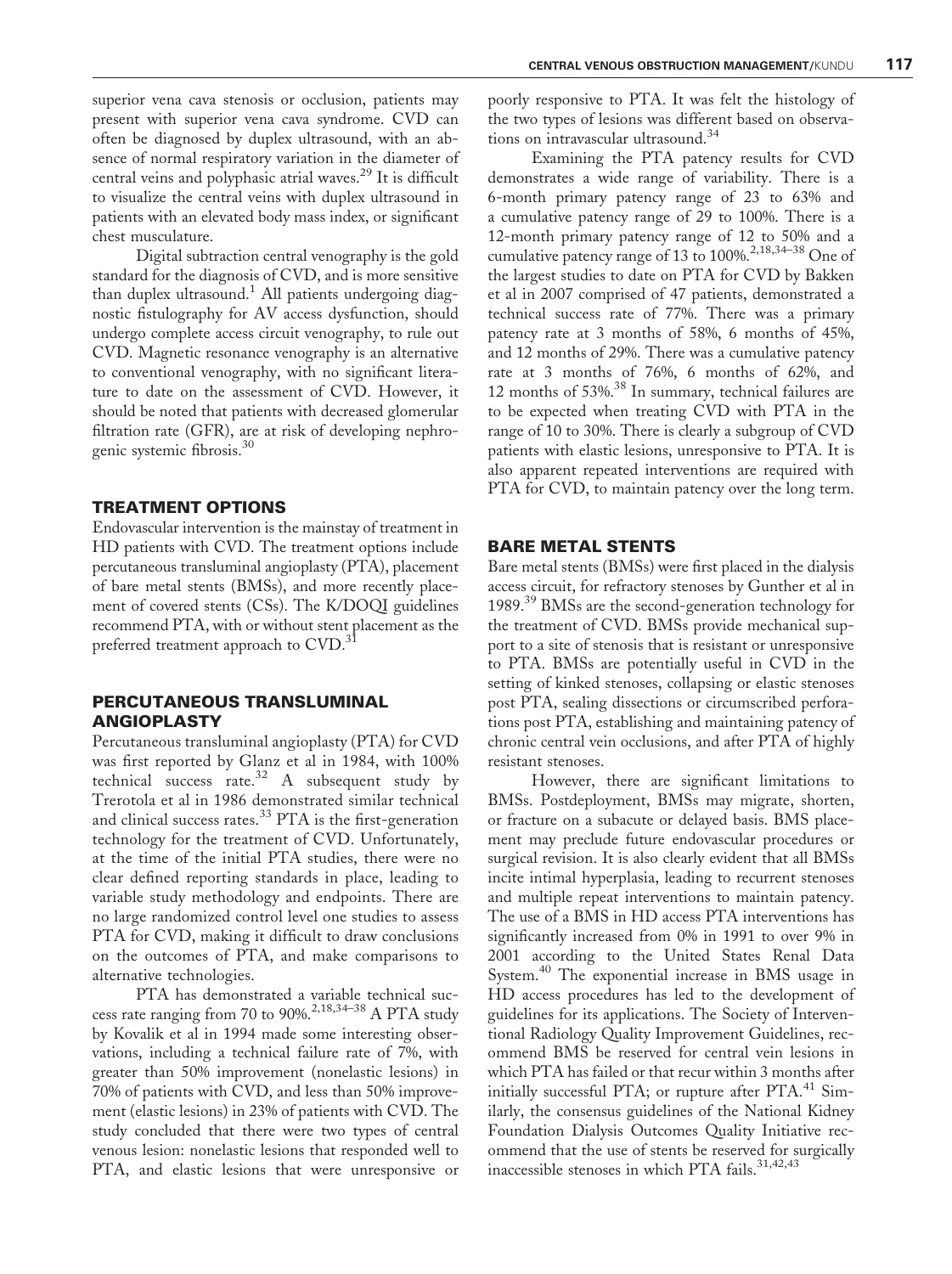The results for BMS demonstrate a wide range of variability. The vast majority of the literature demonstrates a very high technical success rate, in the range of 100%.

Stent structure and composition may be a factor in the initial technical success rate and long-term patency, although this has not been clearly demonstrated in the literature to date. As a general rule, self-expanding stents have been utilized for CVD. The first generation self-expanding stent is the Wallstent<sup>®</sup> (Boston Scientific, Natick, MA). The Wallstent ${}^{\circledR}$  is constructed of 18 filaments of Elgiloy woven into a mesh. The advantages of this stent include low profile, flexibility, and radiopacity. The disadvantages of this stent include foreshortening at the time of placement: eccentric loading (stenosis) can lead to concentric narrowing and decreased radial strength as well as rare delayed shortening and migration.44–48 The second-generation self-expanding stent are the nitinol stents. Nitinol is an alloy of nickel and titanium. It has a crystalline structure, which exists in two types of temperature-dependent forms. Nitinol undergoes a reversible shape transformation (martensitic transformation), which is preset by the ratio of nickel and titanium and high temperature heating. When nitinol transforms to its higher temperature crystalline form (28 to  $33^{\circ}$ C), it will expand to its preset size and become relatively more rigid. Nitinol, also has the characteristic of superelasticity, which will cause an applied external force to deform it, but attempt return to its original shape over time, or if the external force is removed.47–50

The results for BMS in the setting of CVD have been quite variable. There is a 3-month primary patency range of 63 to 100% and a cumulative patency range of 72 to 100%. There is a 6-month primary patency range of 42 to 89% and a cumulative patency range of 55 to 100%. There is a 12-month primary patency range of 14 to 73% and a cumulative patency range of 31 to 91%.34–38,51–58 One of the largest retrospective studies to date on BMSs with Wallstent<sup>TM</sup> for CVD by Haage et al published in 1999 with 50 patients demonstrated a 3-month primary patency rate of 92% and a 6- and 12-month primary patency rate of 84% and 56%, respectively. There was a cumulative patency rate at 6 and 12 months of 97%.<sup>55</sup> Unfortunately, these results have not been replicated elsewhere in the literature. A more recent retrospective study on nitinol BMS for CVD by Vogel et al in 2004 with 16 patients demonstrated 3-, 6-, and 12-month primary patency rates of 81%, 74%, and 67%, respectively. Cumulative patencies were not reported in this study.<sup>51</sup> There are no randomized control trials to date comparing PTA and BMS in the setting of CVD. A recent retrospective study by Bakken et al published in 2007 comparing PTA and BMS for CVD demonstrated 3-, 6-, and 12-month primary patencies with PTA of 58%, 25%, and 29% in comparison with

3-, 6-, and 12-month primary patencies with BMS of 65%, 54%, and 45%. There were 3-, 6-, and 12-month cumulative patencies with PTA of 76%, 62%, and 53% in comparison with 3-, 6-, and 12-month cumulative patencies with BMS of 72%, 55%, and 46%. There was no significant difference in patency results between the PTA or BMS group.

In summary, it appears BMS for CVD demonstrate a high technical success rate. There is clearly a group of CVD patients, who are unresponsive to PTA and will require a BMS to achieve technical success. However, there is no literature to date demonstrating the superiority of BMSs over PTA in the setting of CVD. Future randomized control trials will be needed to determine the appropriate role of BMSs for CVD.

## COVERED STENTS

Covered stents (CSs), also known as peripheral endografts, have been proposed as a treatment option for CVD. The potential advantages of a CS would include providing a relatively inert and stable intravascular matrix for endothelialization while providing the mechanical advantages of a BMS. This could potentially reduce the intimal hyperplastic response, causing restenosis post-PTA or BMS placement. CSs are available in balloon-expandable or self-expanding platforms. In practical terms, a self-expanding platform would be preferred, given the rigidity of the balloon-expandable platform. There is minimal literature on CS usage in the hemodialysis access circuit. Most of the literature to date has been on the treatment of graft or outflow vein aneurysms and refractory venous outflow stenoses.<sup>59–62</sup> CSs for CVD has only been mentioned in two publications to date. Sapoval et al in 1996 mentioned the use of a nitinol plus Dacron covered stent (Craig Endopro $^{(8)}$ , Mintec, LaCiotat, France) for an in-stent restenosis of a Wallstent $^{18}$ , with asymptomatic recurrent restenosis after 6 months.<sup>63</sup> A study by Quinn et al. in 2003 placed six covered stents for CVD, and eleven covered stents for venous outflow stenoses. There was a combined primary patency at 2, 6, and 12 months of: 40%, 32%, and 32%; and secondary patency at 2, 6, and 12 month of: 70%, 55% and 39%. They utilized a Palmaz<sup>®</sup> stent (P308, Johnson and Johnson, Warren, NJ) with an ePTFE graft material manually sewn on.<sup>64</sup> CSs provide an interesting treatment alternative for CVD. However, further randomized controlled trials, with long-term follow-up will be necessary.

# SURGICAL OPTIONS FOR CVD

Percutaneous endovascular therapy continues to be the first-line treatment for CVD. However, in patients refractory to endovascular options, surgical possibilities must be considered. If there is a functioning HD access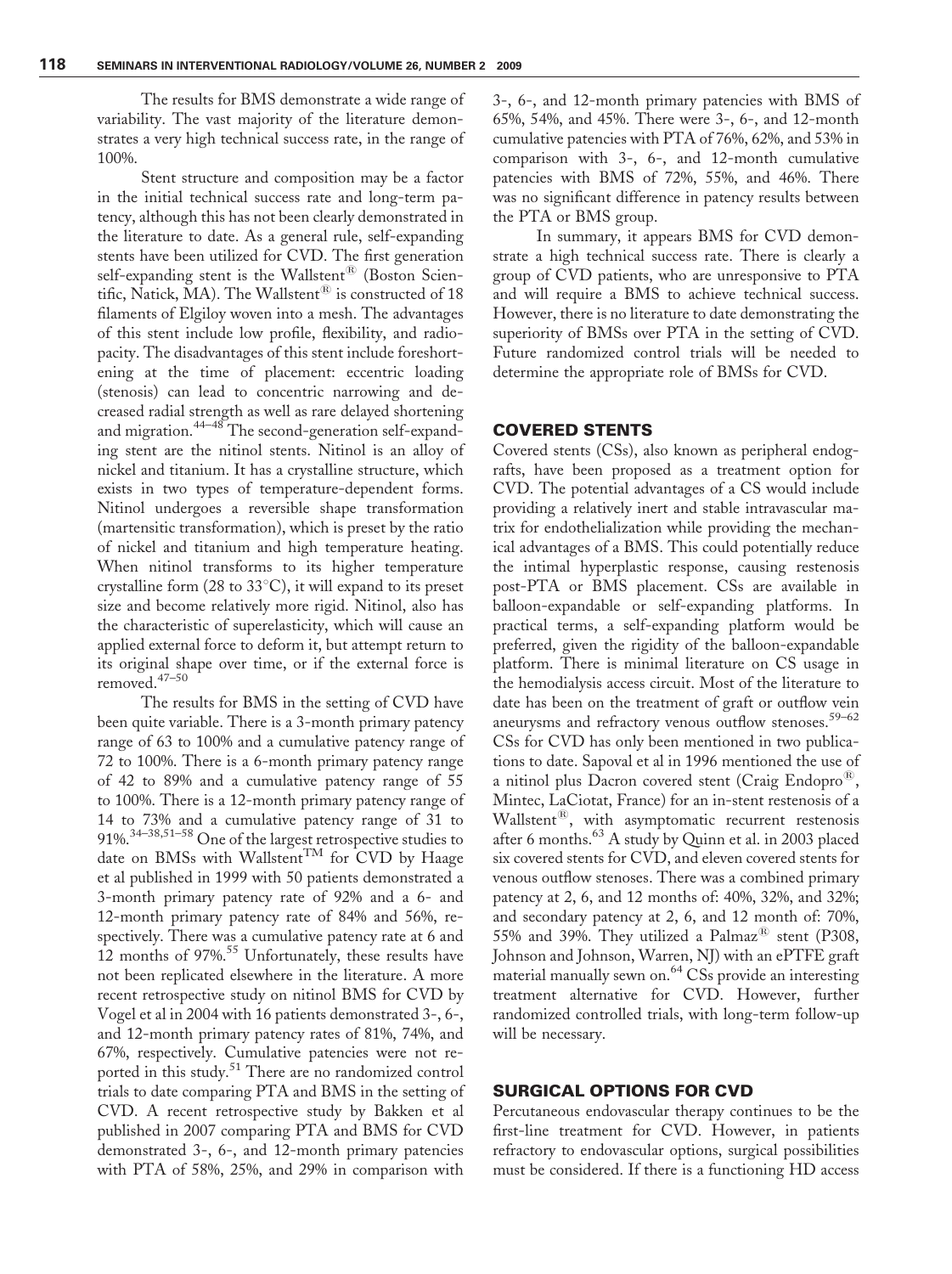in the ipsilateral extremity to the site of CVD, a simple reduction procedure may bring the volume down to something that can be accommodated by collateral circulation and continue to provide adequate flow for dialysis with resolution of symptoms. If not, then the CVD can be addressed by extra-anatomic bypass, including jugular vein turn down procedures, subclavian vein to external or internal jugular vein bypass, or axillary to femoral vein bypass.<sup>65,66</sup> Surgical options for CVD are associated with significant morbidity in patients with CVD and are a second line treatment alternative in patients refractory to percutaneous endovascular treatment options.

#### FUTURE DIRECTIONS

Future treatments may include drug eluting stents with rapamycin or paclitaxel, or coated stents to improve endothelial healing inside the stent. Other alternatives may include brachytherapy with  $\beta$  radiation, which has shown some benefit in coronary intervention.

Further characterization of hemodynamic, molecular, and pathologic mechanisms of CVD, and development of treatments and preventative strategies are critical to improve long-term patency of the HD access circuit.

## SUMMARY

Central venous catheter placement is the most important risk factor for CVD. In patients at risk or with existing renal dysfunction, central venous catheter use should be avoided, particularly in the subclavian vein. The use of other peripheral lines should be minimized to preserve peripheral and central venous capital.

All the current treatment options for CVD are prone to recurrence requiring multiple repeat interventions to maintain patency. Further randomized control trials with long-term follow-up for the currently available treatment options are mandatory to develop appropriate treatment algorithms. Further advancements in treatment technique, technology, and the mechanisms of CVD will be required to continue to improve the outcomes for this difficult problem.

#### REFERENCES

- 1. Lumsden AB, MacDonald MJ, Isiklar H, et al. Central venous stenosis in the hemodialysis patient: incidence and efficacy of endovascular treatment. Cardiovasc Surg 1997; 5(5):504–509
- 2. Glanz S, Gordon DH, Lipkowitz GS, Butt KM, Hong J, Sclafani SJ. Axillary and subclavian vein stenosis: percutaneous angioplasty. Radiology 1988;168(2):371–373
- 3. Agarwal AK, Patel BM, Farhan NJ. Central venous stenosis in hemodialysis patients is a common complication of ipsilateral

central vein catheterization. J Am Soc Nephrol 2004;15:368A– 369A

- 4. Barrett N, Spencer S, McIvor J, Brown EA. Subclavian stenosis: a major complication of subclavian dialysis catheters. Nephrol Dial Transplant 1988;3(4):423–425
- 5. Cimochowski GE, Worley E, Rutherford WE, Sartain J, Blondin J, Harter H. Superiority of the internal jugular over the subclavian access for temporary dialysis. Nephron 1990; 54(2):154–161
- 6. Schillinger F, Schillinger D, Montagnac R, Milcent T. Post catheterisation vein stenosis in haemodialysis: comparative angiographic study of 50 subclavian and 50 internal jugular accesses. Nephrol Dial Transplant 1991; 6(10):722–724
- 7. Vanherweghem JL, Yassine T, Goldman M, et al. Subclavian vein thrombosis: a frequent complication of subclavian vein cannulation for hemodialysis. Clin Nephrol 1986;26(5):235– 238
- 8. Palabrica T, Lobb R, Furie BC, et al. Leukocyte accumulation promoting fibrin deposition is mediated in vivo by Pselectin on adherent platelets. Nature 1992;359(6398):848– 851
- 9. Weiss MF, Scivittaro V, Anderson JM. Oxidative stress and increased expression of growth factors in lesions of failed hemodialysis access. Am J Kidney Dis 2001;37(5): 970–980
- 10. Fillinger MF, Reinitz ER, Schwartz RA, et al. Graft geometry and venous intimal-medial hyperplasia in arteriovenous loop grafts. J Vasc Surg 1990;11(4):556–566
- 11. Middleton WD, Erickson S, Melson GL. Perivascular color artifact: pathologic significance and appearance on color Doppler US images. Radiology 1989;171(3):647–652
- 12. MacRae JM, Ahmed A, Johnson N, et al. Central vein stenosis: a common problem in patients on hemodialysis. ASAIO J 2005;51:77–81
- 13. Schon D, Whittman D. Managing the complications of longterm tunneled dialysis catheters. Semin Dial 2003;16(4):314– 322
- 14. Moss AH, Vasilakis C, Holley JL, Foulks CJ, Pillai K, McDowell DE. Use of a silicone dual-lumen catheter with a Dacron cuff as a long-term vascular access for hemodialysis patients. Am J Kidney Dis 1990;16(3):211–215
- 15. Salgado OJ, Urdaneta B, Colmenares B, García R, Flores C. Right versus left internal jugular vein catheterization for hemodialysis: complications and impact on ipsilateral access creation. Artif Organs 2004;28(8):728–733
- 16. Gonsalves CF, Eschelman DJ, Sullivan KL, DuBois N, Bonn J. Incidence of central vein stenosis and occlusion following upper extremity PICC and port placement. Cardiovasc Intervent Radiol 2003;26(2):123–127
- 17. Trerotola SO, Kuhn-Fulton J, Johnson MS, Shah H, Ambrosius WT, Kneebone PH. Tunneled infusion catheters: increased incidence of symptomatic venous thrombosis after subclavian versus internal jugular venous access. Radiology 2000;217(1):89–93
- 18. Beathard GA. Percutaneous transvenous angioplasty in the treatment of vascular access stenosis. Kidney Int 1992;42(6): 1390–1397
- 19. Korzets A, Chagnac A, Ori Y, Katz M, Zevin D. Subclavian vein stenosis, permanent cardiac pacemakers and the haemodialysed patient. Nephron 1991;58(1):103–105
- 20. Chuang CL, Tarng DC, Yang WC, Huang TP. An occult cause of arteriovenous access failure: central vein stenosis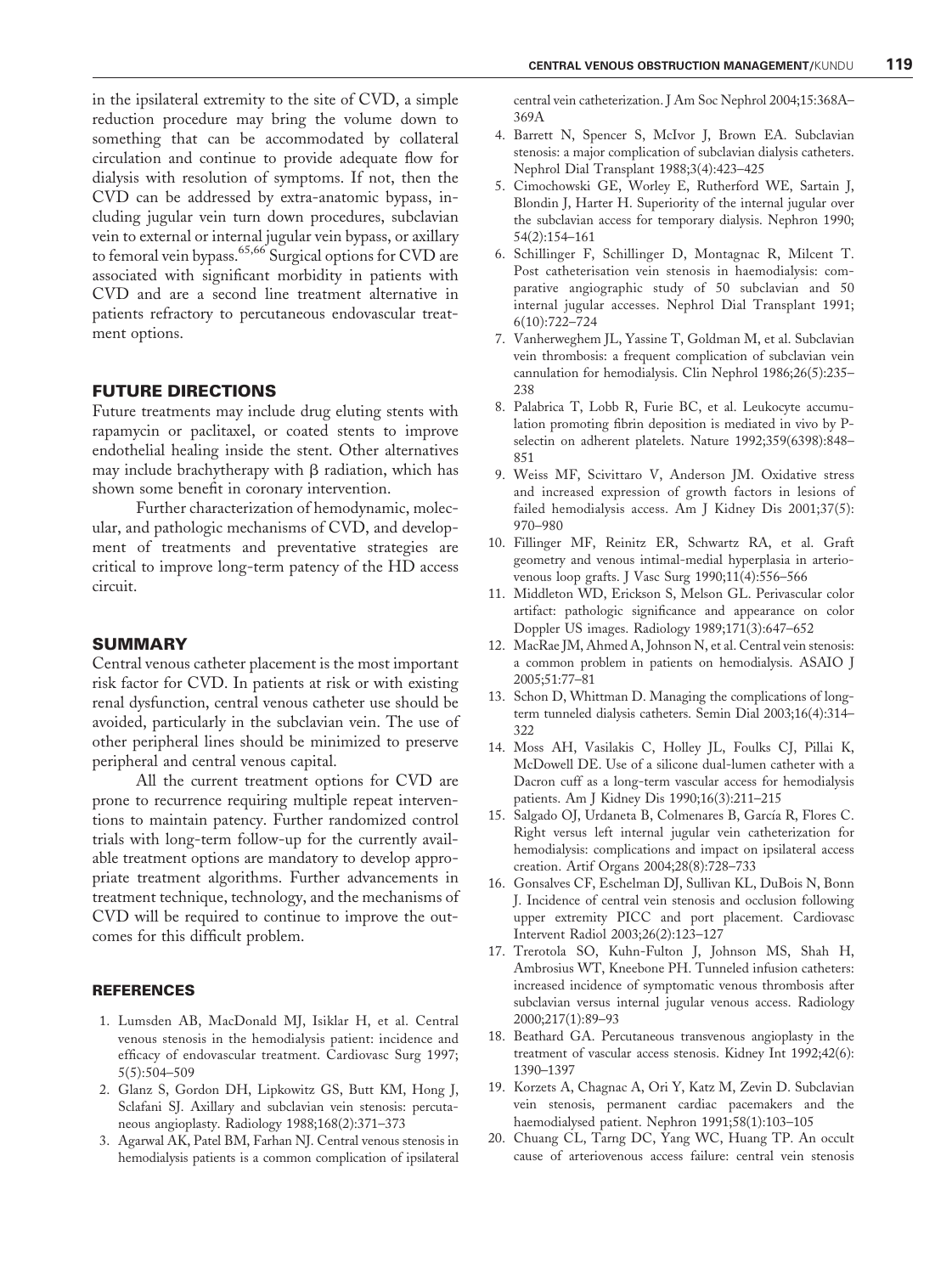from permanent pacemaker wire. Report of three cases and review of the literature. Am J Nephrol 2001;21(5):406–409

- 21. Sticherling C, Chough SP, Baker RL, et al. Prevalence of central venous occlusion in patients with chronic defibrillator leads. Am Heart J 2001;141(5):813–816
- 22. Schwab SJ, Quarles LD, Middleton JP, Cohan RH, Saeed M, Dennis VW. Hemodialysis-associated subclavian vein stenosis. Kidney Int 1988;33(6):1156–1159
- 23. Clark DD, Albina JE, Chazan JA. Subclavian vein stenosis and thrombosis: a potential serious complication in chronic hemodialysis patients. Am J Kidney Dis 1990;15(3):265– 268
- 24. Nakhoul F, Hashmonai M, Angel A, Bahous H, Green J. Extreme swelling of a limb with A-V shunt for hemodialysis resulting from subclavian vein thrombosis due to previous catheterization. Clin Nephrol 1998;49(2):134–136
- 25. Gadallah MF, El-Shahawy MA, Campese VM. Unilateral breast enlargement secondary to hemodilaysis arterivenous fistula and subclavian vein occlusion. Nephron 1993;63:351– 353
- 26. Wright RS, Quinones-Baldrich WJ, Anders AJ, Danovitch GM. Pleural effusion associated with ipsilateral breast and arm edema as a complication of subclavian vein catheterization and arteriovenous fistula formation for hemodialysis. Chest 1994;106(3):950–952
- 27. Baker GL, Barnes HJ. Superior vena cava syndrome: etiology, diagnosis, and treatment. Am J Crit Care 1992;1(1):54–64
- 28. Khanna S, Sniderman K, Simons M, et al. Superior vena cava stenosis associated with hemodialysis catheters. Am J Kidney Dis 1993;21:278–281
- 29. Rose SC, Kinney TB, Bundens WP, Valji K, Roberts AC. Importance of Doppler analysis of transmitted atrial waveforms prior to placement of central venous access catheters. J Vasc Interv Radiol 1998;9(6):927–934
- 30. Marckmann P, Skov L, Rossen K, et al. Nephrogenic systemic fibrosis: suspected causative role of gadodiamide used for contrast-enhanced magnetic resonance imaging. J Am Soc Nephrol 2006;17(9):2359–2362
- 31. NKF-K/DOQUI clinical practice guidelines for vascular access: Update 2000. Am J Kidney Dis 2001;37:S137–S181
- 32. Glanz S, Gordon D, Butt KMH, Hong J, Adamson R, Sclafani SJ. Dialysis access fistulas: treatment of stenoses by transluminal angioplasty. Radiology 1984;152(3):637–642
- 33. Trerotola SO, McLean GK, Burke DR, et al. Treatment of subclavian venous stenoses by percutaneous transluminal angioplasty. J Vasc Interv Radiol 1986;1:15–18
- 34. Kovalik EC, Newman GE, Suhocki P, Knelson M, Schwab SJ. Correction of central venous stenoses: use of angioplasty and vascular Wallstents. Kidney Int 1994;45(4):1177– 1181
- 35. Quinn SF, Schuman ES, Demlow TA, et al. Percutaneous transluminal angioplasty versus endovascular stent placement in the treatment of venous stenoses in patients undergoing hemodialysis: intermediate results. J Vasc Interv Radiol 1995; 5:851–855
- 36. Dammers R, de Haan MW, Planken NR, van der Sande FM, Tordoir JH. Central vein obstruction in hemodialysis patients: results of radiological and surgical intervention. Eur J Vasc Endovasc Surg 2003;26(3):317–321
- 37. Surowiec SM, Fegley AJ, Tanski WJ, et al. Endovascular management of central venous stenoses in the hemodialysis patient: results of percutaneous therapy. Vasc Endovascular Surg 2004;38(4):349–354
- 38. Bakken AM, Protack CD, Saad WE, Lee DE, Waldman DL, Davies MG. Long-term outcomes of primary angioplasty and primary stenting of central venous stenosis in hemodialysis patients. J Vasc Surg 2007;45(4):776-783
- 39. Günther RW, Vorwerk D, Bohndorf K, et al. Venous stenoses in dialysis shunts: treatment with self-expanding metallic stents. Radiology 1989;170(2):401–405
- 40. United States Renal Data System. USRD 2003 Annual Data Report: Atlas of End-Stage Renal Disease in the United States. Bethesda, MD: National Institutes of Health, National Institute of Diabetes and Digestive and Kidney Diseases; 2003
- 41. Aruny JE, Lewis CA, Cardella JF, et al. Quality improvement guidelines for percutaneous management of the thrombosed or dysfunctional dialysis access. Standards of Practise Committee of the Society of Cardiovascular & Interventional Radiology. J Vasc Interv Radiol 2003;14: S247–S253
- 42. NKF-DOQI clinical practice guidelines for vascular access. National Kidney Foundation-Dialysis Outcomes Quality Initiative. Am J Kidney Dis 1997;30(Suppl 3):S150– S191
- 43. Clark TWI. Nitinol stents in hemodialysis access. J Vasc Interv Radiol 2004;15(10):1037–1040
- 44. Flueckiger F, Sternthal H, Klein GE, Aschauer M, Szolar D, Kleinhappl G. Strength, elasticity, and plasticity of expandable metal stents: in vitro studies with three types of stress. J Vasc Interv Radiol 1994;5(5):745–750
- 45. Rogers C, Edelman ER. Endovascular stent design dictates experimental restenosis and thrombosis. Circulation 1995; 91(12):2995–3001
- 46. Trerotola SO, Fair JH, Davidson D, Samphilipo MA Jr, Magee CA. Comparison of Gianturco Z stents and Wallstents in a hemodialysis access graft animal model. J Vasc Interv Radiol 1995;6(3):387–396
- 47. Dyet JF, Watts WG, Ettles DF, Nicholson AA. Mechanical properties of metallic stents: how do these properties influence the choice of stent for specific lesions? Cardiovasc Intervent Radiol 2000;23(1):47–54
- 48. Verstandig AG, Bloom AI, Sasson T, Haviv YS, Rubinger D. Shortening and migration of Wallstents after stenting of central venous stenoses in hemodialysis patients. Cardiovasc Intervent Radiol 2003;26(1):58–64
- 49. Shabalovskaya SA. On the nature of the biocompatibility and on medical applications of NiTi shape memory and superelastic alloys. Biomed Mater Eng 1996;6(4):267–289
- 50. Duda SH, Wiskirchen J, Tepe G, et al. Physical properties of endovascular stents: an experimental comparison. J Vasc Interv Radiol 2000;11(5):645–654
- 51. Vogel PM, Parise CP. SMART stent for salvage of hemodialysis access grafts. J Vasc Interv Radiol 2004;15(10): 1051–1060
- 52. Aytekin C, Boyvat F, Yağmurdur MC, Moray G, Haberal M. Endovascular stent placement in the treatment of upper extremity central venous obstruction in hemodialysis patients. Eur J Radiol 2004;49(1):81–85
- 53. Chen CY, Liang HL, Pan HB, et al. Metallic stenting for treatment of central venous obstruction in hemodialysis patients. J Chin Med Assoc 2003;66(3):166–172
- 54. Oderich GS, Treiman GS, Schneider P, Bhirangi K. Stent placement for treatment of central and peripheral venous obstruction: a long-term multi-institutional experience. J Vasc Surg 2000;32(4):760–769